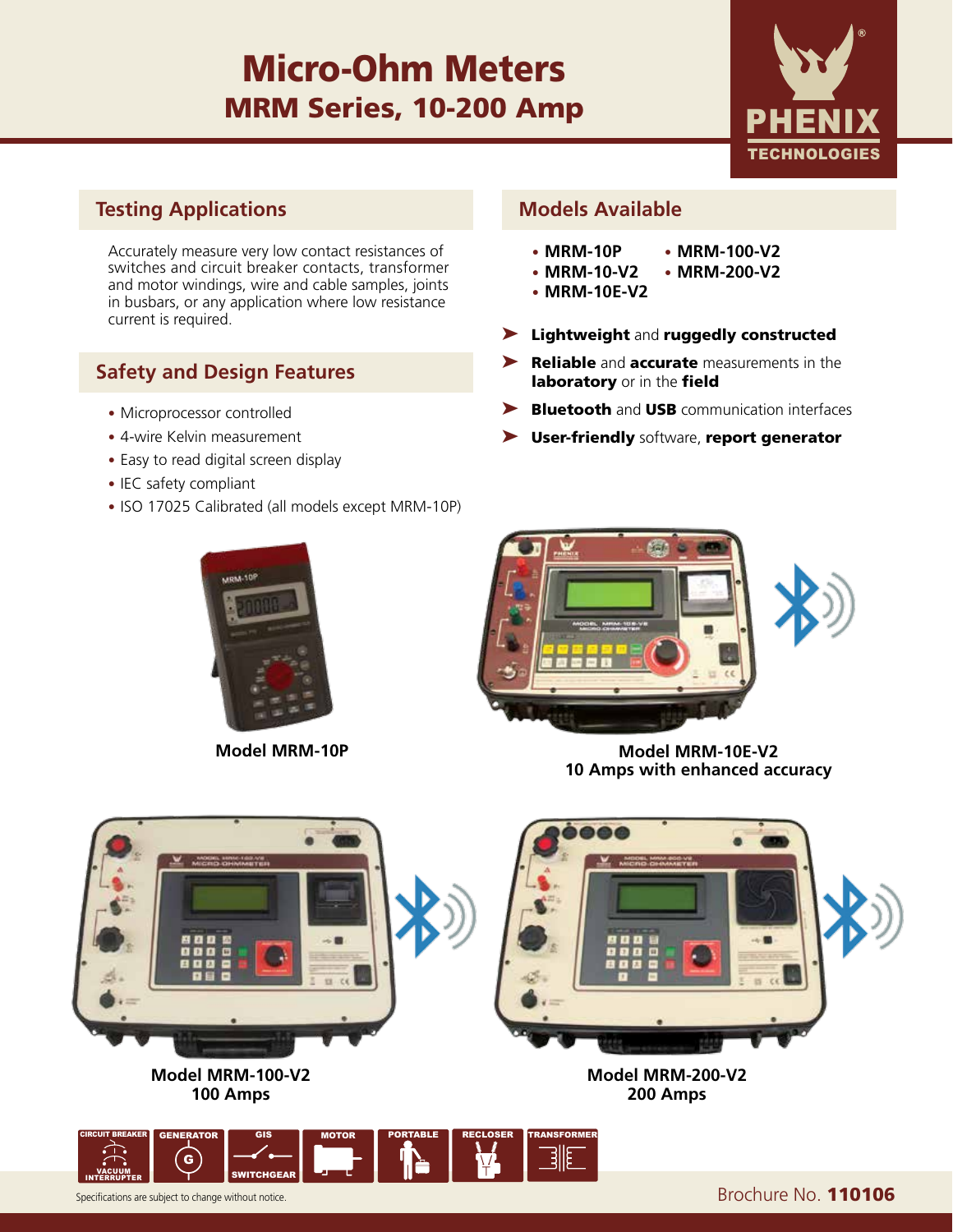| <b>MODEL</b>                                                    | MRM-10P                                                                                                                                                                                                                                                                                                                                                                                                                                                                                                                                           | <b>MRM-10-V2</b>                                                                                                                                                                                                                                                                                                                                                                                                                                                                                | <b>MRM-10E-V2</b>                                                                                                                                                                                                        |
|-----------------------------------------------------------------|---------------------------------------------------------------------------------------------------------------------------------------------------------------------------------------------------------------------------------------------------------------------------------------------------------------------------------------------------------------------------------------------------------------------------------------------------------------------------------------------------------------------------------------------------|-------------------------------------------------------------------------------------------------------------------------------------------------------------------------------------------------------------------------------------------------------------------------------------------------------------------------------------------------------------------------------------------------------------------------------------------------------------------------------------------------|--------------------------------------------------------------------------------------------------------------------------------------------------------------------------------------------------------------------------|
| <b>TEST CURRENT</b>                                             | 100 µA - 10 A                                                                                                                                                                                                                                                                                                                                                                                                                                                                                                                                     | 1 mA - 10 A                                                                                                                                                                                                                                                                                                                                                                                                                                                                                     |                                                                                                                                                                                                                          |
| <b>RESISTANCE</b><br><b>RANGES</b>                              | $0.4 \text{ mA}$ -60 m $\Omega$ @ 10 A<br>$4 \text{ mA}$ -600 $\Omega$ @ 1 A<br>$0.04 \Omega$ -6 $\Omega$ @ 100 mA<br>$0.4 \Omega$ -60 $\Omega$ @ 10 mA<br>$4 \Omega$ -600 $\Omega$ @ 1 mA<br>40 Ω-6000 Ω @ 100 µA                                                                                                                                                                                                                                                                                                                                | $0-200$ m $\Omega$ @ 10 A<br>$0-1000$ m $\Omega$ @ 5 A<br>$0 - 200$ m $\Omega$ @ 1 A<br>$0-2000$ m $\Omega$ @ 100 mA<br>$0 - 20 \Omega @ 10 mA$<br>$0 - 2000 \Omega @ 1 mA$                                                                                                                                                                                                                                                                                                                     |                                                                                                                                                                                                                          |
| <b>RESOLUTION</b>                                               | $1 \mu\Omega \n\otimes 10 A$                                                                                                                                                                                                                                                                                                                                                                                                                                                                                                                      | $1 \mu\Omega \n\otimes 10 A$                                                                                                                                                                                                                                                                                                                                                                                                                                                                    | $0.1 \mu\Omega \otimes 10A$                                                                                                                                                                                              |
| <b>INPUT</b>                                                    | 100-240 V, 50/60 Hz                                                                                                                                                                                                                                                                                                                                                                                                                                                                                                                               | 100-240 V, 50/60 Hz                                                                                                                                                                                                                                                                                                                                                                                                                                                                             |                                                                                                                                                                                                                          |
| <b>BASIC ACCURACY</b>                                           | $\pm$ (0.25% of reading $\pm$ 25 µ $\Omega$ )                                                                                                                                                                                                                                                                                                                                                                                                                                                                                                     | $\pm$ (0.2% of reading $\pm$ 2 digits)                                                                                                                                                                                                                                                                                                                                                                                                                                                          | $\pm$ (0.10% of reading + 3 LSD)                                                                                                                                                                                         |
| <b>PROTECTION</b>                                               | Overcurrent, short-circuit and thermal                                                                                                                                                                                                                                                                                                                                                                                                                                                                                                            | Overcurrent, short-circuit and thermal                                                                                                                                                                                                                                                                                                                                                                                                                                                          |                                                                                                                                                                                                                          |
| <b>OPERATING</b><br><b>TEMPERATURE</b>                          | 14°F to 122°F<br>$(-10^{\circ}C \text{ to } 50^{\circ}C)$                                                                                                                                                                                                                                                                                                                                                                                                                                                                                         | 23°F to 122°F<br>$(-5^{\circ}C \text{ to } 50^{\circ}C)$                                                                                                                                                                                                                                                                                                                                                                                                                                        |                                                                                                                                                                                                                          |
| <b>STORAGE</b><br><b>TEMPERATURE</b>                            | $-4$ °F to 140°F<br>$(-20^{\circ}C \text{ to } 00^{\circ}C)$                                                                                                                                                                                                                                                                                                                                                                                                                                                                                      | -13°F to 158°F<br>$(-25^{\circ}C \text{ to } 70^{\circ}C)$                                                                                                                                                                                                                                                                                                                                                                                                                                      |                                                                                                                                                                                                                          |
| <b>HUMIDITY</b>                                                 | <95%, non-condensing                                                                                                                                                                                                                                                                                                                                                                                                                                                                                                                              | <95%, non-condensing                                                                                                                                                                                                                                                                                                                                                                                                                                                                            |                                                                                                                                                                                                                          |
| <b>ADVANCED</b><br><b>FEATURES</b>                              | • Manual or Auto Range (6 ranges of current measurement,<br>plus 3 ranges within each current range).<br>• Measurement of resistive and inductive materials (Two<br>terminal measurement; Four terminal Kelvin measurement)<br>• Programmable Hi-Lo alarm with memory of 20 data.<br>Auto-judgments of Hi (readings higher than Hi-Limit),<br>Lo (readings lower than Lo-Limit) and Pass (readings<br>between Hi-Lo Limits). Alarm (beeper) for Hi and Lo.<br>• Readings Hold function<br>• Communicate with PC via RS232C (to USB bridge) cable. | • Remote control via Android device<br>. Built-in memory for up to 30,000 measured values<br>. When measuring inductive loads, the bar graph display makes it<br>easy to verify that the current has stabilized<br>· Built-in rechargeable battery<br>• Built-in printer<br>• Temperature compensation (MRM-10E-V2 only)                                                                                                                                                                        |                                                                                                                                                                                                                          |
| <b>DIMENSIONS</b><br>Length<br>Width<br>Height<br><b>WEIGHT</b> | 6" (152 mm)<br>$2.5''$ (64 mm)<br>11" (279 mm)<br>3 lbs (1.4 kgs)                                                                                                                                                                                                                                                                                                                                                                                                                                                                                 | 15" (378 mm)<br>12" (308 mm)<br>7" (175 mm)<br>14 lbs (6.5 kgs)                                                                                                                                                                                                                                                                                                                                                                                                                                 | 15" (378 mm)<br>12" (308 mm)<br>7" (175 mm)<br>14 lbs (6.5 kgs)                                                                                                                                                          |
| <b>ACCESSORIES</b><br><b>Included</b>                           | • Test leads, 1 set<br>• Kelvin Clips, 1 set<br>. RS232 to USB bridge cable<br>• Rechargeable lithium battery<br>• Software on USB stick<br>• User quide<br>$\bullet$ AC adaptor<br>• Power cord<br>• Nylon carrying bag                                                                                                                                                                                                                                                                                                                          | • Temperature Sensor, 10' (3 m) (model MRM-10E-V2 only)<br>· Test Leads, 6' (1.8 m) (optional lengths available)<br>U terminal, Alligator Clip with jaw opening of 20 mm (optional<br>connectors available)<br>jaw opening of 20 mm<br>• Power Cord<br>• Auxiliary Power Cord, 10' (3 m), Connects to Cigarette lighter for<br>charging the equipment<br>battery of a car<br>$\bullet$ USB Cable, 6' (1.8 m)<br>• Software license<br>· User guide<br>• Synthetic Bag for instrument and cables | Set of 2 (combined current and potential), (1 blue/red, 1 black/green)<br>· Ground Test Lead (green), 10' (3 m), U terminal, Alligator Clip with<br>• Auxiliary Power Cord (12 V) and Test Cable, 16' (5 m), Connects to |





## www.phenixtech.com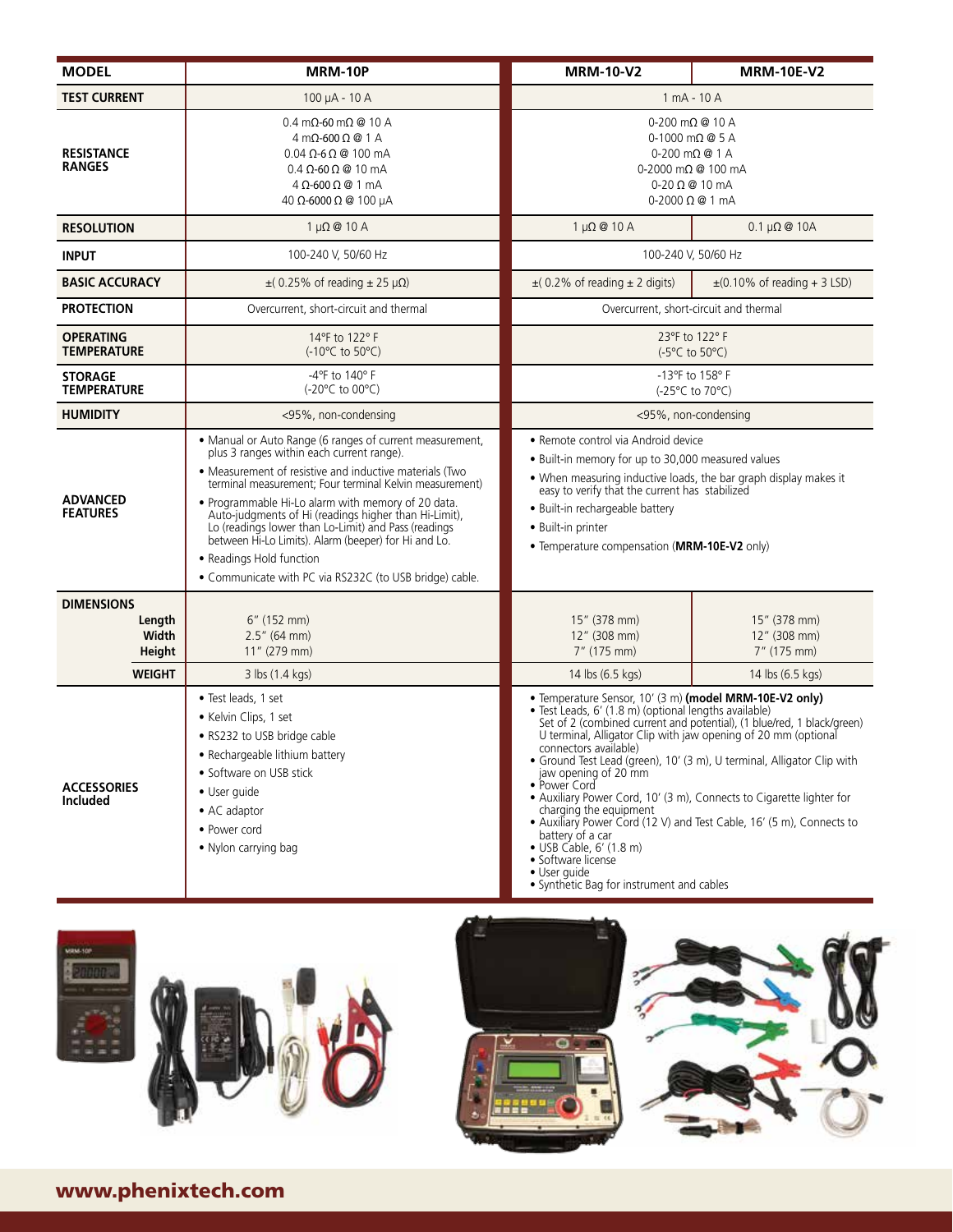| <b>MODEL</b>                                                              | MRM-100-V2                                                                                                                                                                                                                                                                                                                                                                                                         | <b>MRM-200-V2</b>                                                                                                                                                                                   |  |
|---------------------------------------------------------------------------|--------------------------------------------------------------------------------------------------------------------------------------------------------------------------------------------------------------------------------------------------------------------------------------------------------------------------------------------------------------------------------------------------------------------|-----------------------------------------------------------------------------------------------------------------------------------------------------------------------------------------------------|--|
| <b>TEST CURRENT</b>                                                       | 5 A - 100 A (True DC)                                                                                                                                                                                                                                                                                                                                                                                              | 5 A - 200 A (True DC)                                                                                                                                                                               |  |
| <b>RESISTANCE</b><br><b>RANGES</b>                                        | 0.1 $\mu\Omega$ to 2 m $\Omega$ , with 0.1 $\mu\Omega$ resolution<br>2 m $\Omega$ to 300 m $\Omega$ , with 10 $\mu\Omega$ resolution                                                                                                                                                                                                                                                                               | 0.1 $\mu\Omega$ to 2 m $\Omega$ , with 0.1 $\mu\Omega$ resolution<br>2 m $\Omega$ to 200 m $\Omega$ , with 10 $\mu\Omega$ resolution<br>200 m $\Omega$ to 1 $\Omega$ , with 1 m $\Omega$ resolution |  |
| <b>RESOLUTION</b>                                                         | up to 0.1 $\mu\Omega$                                                                                                                                                                                                                                                                                                                                                                                              |                                                                                                                                                                                                     |  |
| <b>INPUT</b>                                                              | 100-240 V, 50/60 Hz                                                                                                                                                                                                                                                                                                                                                                                                |                                                                                                                                                                                                     |  |
| <b>BASIC ACCURACY</b>                                                     | $\pm$ 1% of reading from 50 µ $\Omega$ to 300 m $\Omega$                                                                                                                                                                                                                                                                                                                                                           | $\pm 1\%$ of reading from 50 $\mu\Omega$ to 1 $\Omega$                                                                                                                                              |  |
| <b>PROTECTION</b>                                                         | Overcurrent, short-circuit and thermal                                                                                                                                                                                                                                                                                                                                                                             |                                                                                                                                                                                                     |  |
| <b>OPERATING</b><br><b>TEMPERATURE</b>                                    | 32°F to 122°F<br>$(0^{\circ}C$ to 50 $^{\circ}C)$                                                                                                                                                                                                                                                                                                                                                                  |                                                                                                                                                                                                     |  |
| <b>STORAGE</b><br><b>TEMPERATURE</b>                                      | 14°F to 158°F<br>(-10°C to 70°C)                                                                                                                                                                                                                                                                                                                                                                                   |                                                                                                                                                                                                     |  |
| <b>HUMIDITY</b>                                                           | <95%, non-condensing                                                                                                                                                                                                                                                                                                                                                                                               |                                                                                                                                                                                                     |  |
| <b>ADVANCED</b><br><b>FEATURES</b>                                        | · Remote control via Android device<br>• Programmable set-up test time 15-120 seconds<br>• Built-in memory with capacity to store up to 4000 readings<br>. Perform up to 30 consecutive tests (MRM-200-V2 only)<br>. Built-in Printer (MRM-100-V2 only)<br>• BSG mode (Both Side Grounded) for substation testing                                                                                                  |                                                                                                                                                                                                     |  |
| <b>DIMENSIONS</b><br>Lenath<br>Width<br>Height<br><b>EQUIPMENT Weight</b> | 20" (502 mm)<br>15.5" (394 mm)<br>7.5" (190 mm)                                                                                                                                                                                                                                                                                                                                                                    |                                                                                                                                                                                                     |  |
| <b>CABLES Weight</b>                                                      | 24 lbs (11 kgs)<br>22 lbs (10 kgs)                                                                                                                                                                                                                                                                                                                                                                                 |                                                                                                                                                                                                     |  |
| <b>ACCESSORIES</b><br><b>Included</b>                                     | · Test Leads, 19' (6 m), (optional lengths available)<br>Set of 2 (combined current and potential), (1 red, 1 black)<br>U terminal, C-clamp with opening of 80 mm (optional connectors available)<br>· Ground Test Lead (green), 10' (3 m), U terminal, Alligator Clip with jaw<br>opening of 20 mm<br>• Power Cord<br>• USB Cable, 6' (1.8 m)<br>· Software license<br>· User quide<br>• Carrying Case for cables |                                                                                                                                                                                                     |  |





**Double Ground Test Measurement Set-up for increased safety in substations**

### +1.301.746.8118